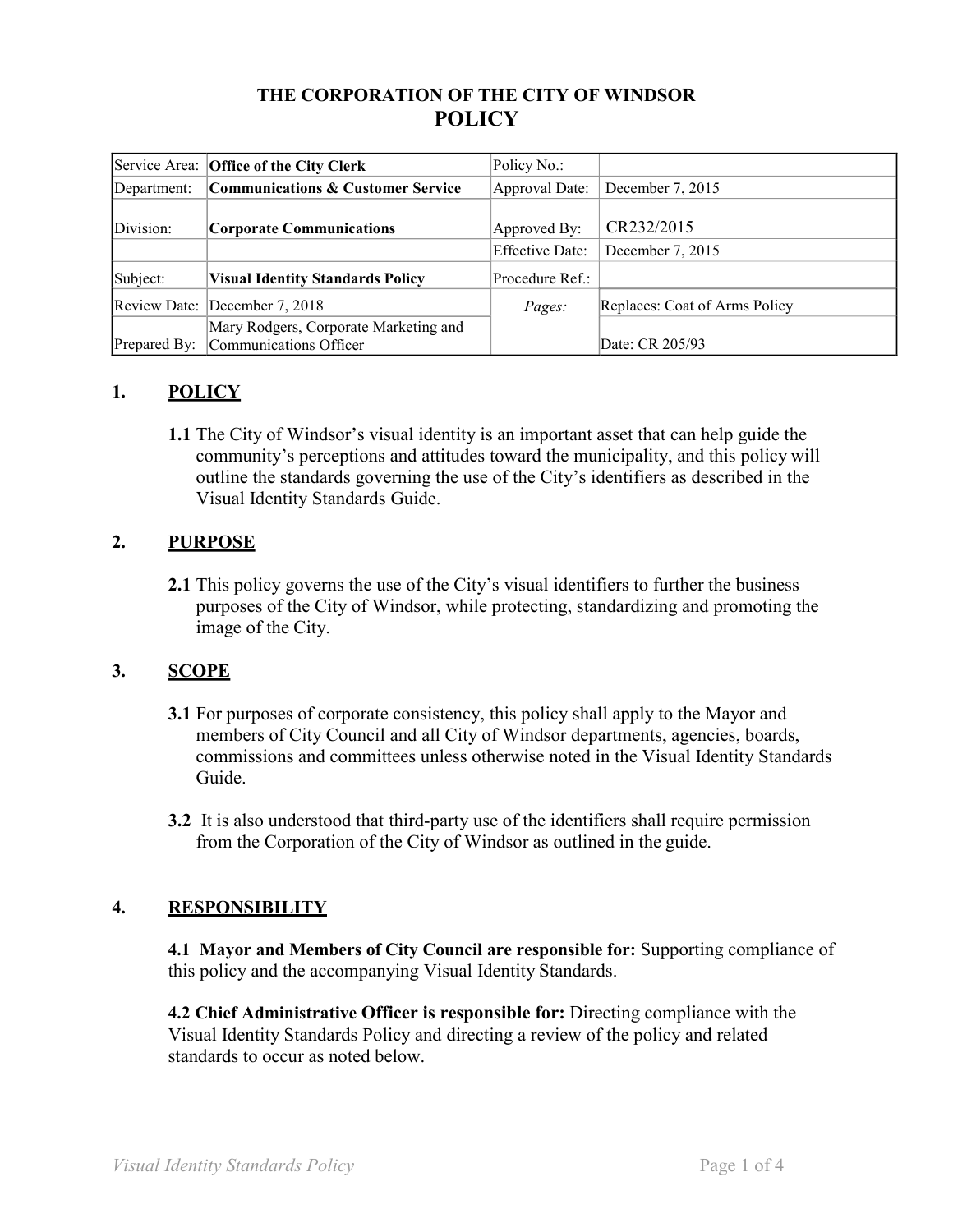**4.3 Corporate Leadership Team and Executive Directors are responsible for:** Making recommendations to the Senior Manager of Communications and Customer Service for adaptations as needed.

**4.3.3** Ensuring employees and others working on behalf of the City are informed of, and abide by, the Visual Identity Standards Policy and any other applicable policies.

#### **4.4 Senior Manager of Communications and Customer Service (with support of Marketing and Communications Officers and designates) is responsible for:**

**4.4.1** Monitoring the policy and accompanying Visual Identity Standards Guide, providing ongoing guidance to city departments, and suggesting revisions for Council's consideration

**4.4.2** Reviewing the policy three years from the date it becomes effective or sooner at the direction of the Chief Administrative Officer.

**4.4.3** Approving and overseeing the creation of logos and templates for official corporate use.

**4.4.4** Liasing with departments to ensure consistent corporate imaging.

**4.4.5** Ensuring corporate logos comply with applicable policies.

### **4.5 Employees and other authorized users are responsible for:**

**4.5.1** Ensuring that their use of the corporate crest, coat of arms and logo is in accordance with this policy

## **5. GOVERNING RULES AND REGULATIONS**

#### **5.1 Definitions:**

**"City Crest"** – Circular identifier designed by John Jaciw as part of a public design contest and adopted for use by the City in 1971.

**"Coat of Arms" –** Traditional coat of arms (including shield and adjacent symbols) presented to the City of Windsor by Governor General Ramon John Hnatyshyn in commemoration of the 100<sup>th</sup> anniversary of the Corporation and adopted in 1993.

**"Logo" –** Word mark containing stylized "W" in the background and "The City of Windsor, Ontario, Canada" in the foreground. Original design dates to 2003-2004 when the City's website underwent a revision during a municipal re-organisation.

**"Flag" –** Trademarked municipal flag adopted in 1971, which includes the city crest, as well as a rose and white stripe over a blue background.

## **5.2 Internal Use**

**Logo –** The logo is the most commonly used visual element and is used to identify programs, services and facilities provided through municipal tax dollars and to present a unified image to the public. This includes, but is not limited to the following: stationary,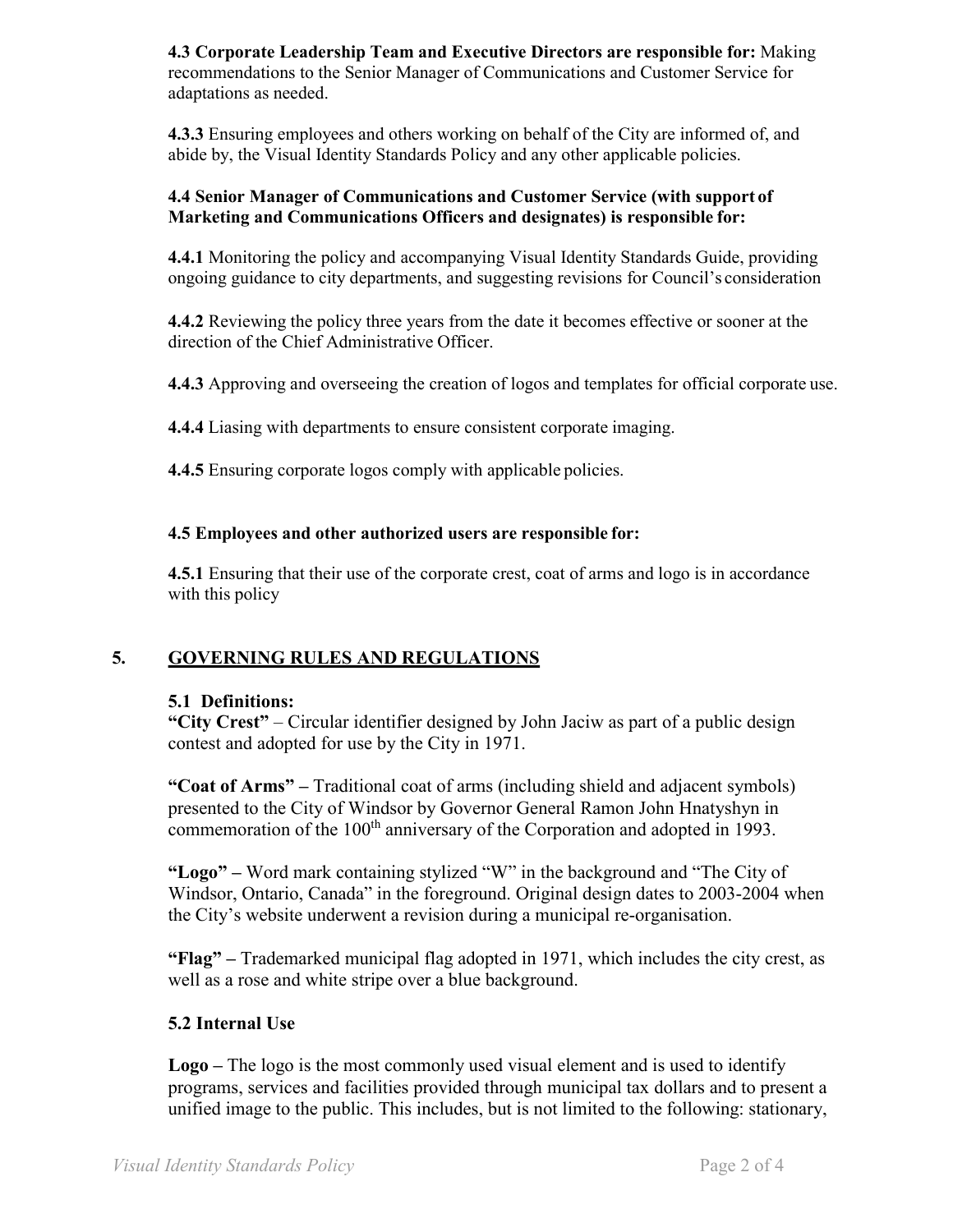forms, publications, newspaper advertisements, facility and project signage, staff identification/uniforms, souvenirs and vehicles.

The logo shall be used in compliance with the Visual Identity Standards Guide, and it shall not be altered in any way or combined with other visual elements so as to create a new logo or symbol.

**Coat of Arms** – The Coat of Arms is a distinguished and official symbol of the City which carries an elevated status that sets it apart from other elements of the City's visual identity. As a heraldic device, it is intended for official and ceremonial purposes only as outlined in the Visual Identity Standards Guide.

As a grant of Arms under the authority of the Governor General as Head of the Canadian Heraldic Authority, the Coat of Arms may not be modified or altered under any circumstances.

**City Crest** – The crest is limited in use to the officially trademarked City of Windsor flag and the official seal of the corporation. The crest is a prohibited mark (commonly referred to as an "official mark") pursuant to the *Trade-mark Act*.

**Flag** – The official flag for City of Windsor shall be displayed for all municipal purposes. It may also be displayed with the Canadian and/or other organizations' flags. The flag is a prohibited mark (commonly referred to as an "official mark") pursuant to the *Trade-mark Act*.

## **5.3 External Use**

The external use of the City of Windsor's identity, without the consent of the Corporation obtained in accordance with this policy is expressly prohibited.

Visual identifiers may not be used in any manner that brings the integrity or reputation of the City of Windsor, its elected representatives, officials or employees into disrepute. Any such use of the mark is expressly prohibited and shall result in immediate revocation of any permission granted under this policy.

The City of Windsor's symbols and its guidelines for application are the property of the City of Windsor. Elements of the City's visual identity may not be used in connection with a business and may not be employed in such a manner as to suggest the City's endorsement of or affiliation with a product or service without the express permission of the Senior Manager of Communications and Customer Service or designate.

All requests for external use of any element of the City's visual identity shall be submitted in writing to the Senior Manager of Communications and Customer Service. All such requests shall be in a form satisfactory to the Senior Manager of Communications and Customer Service and must specifically describe the proposed use, including the context in which the symbol is to be used.

#### **5.3.1 Contraventions**